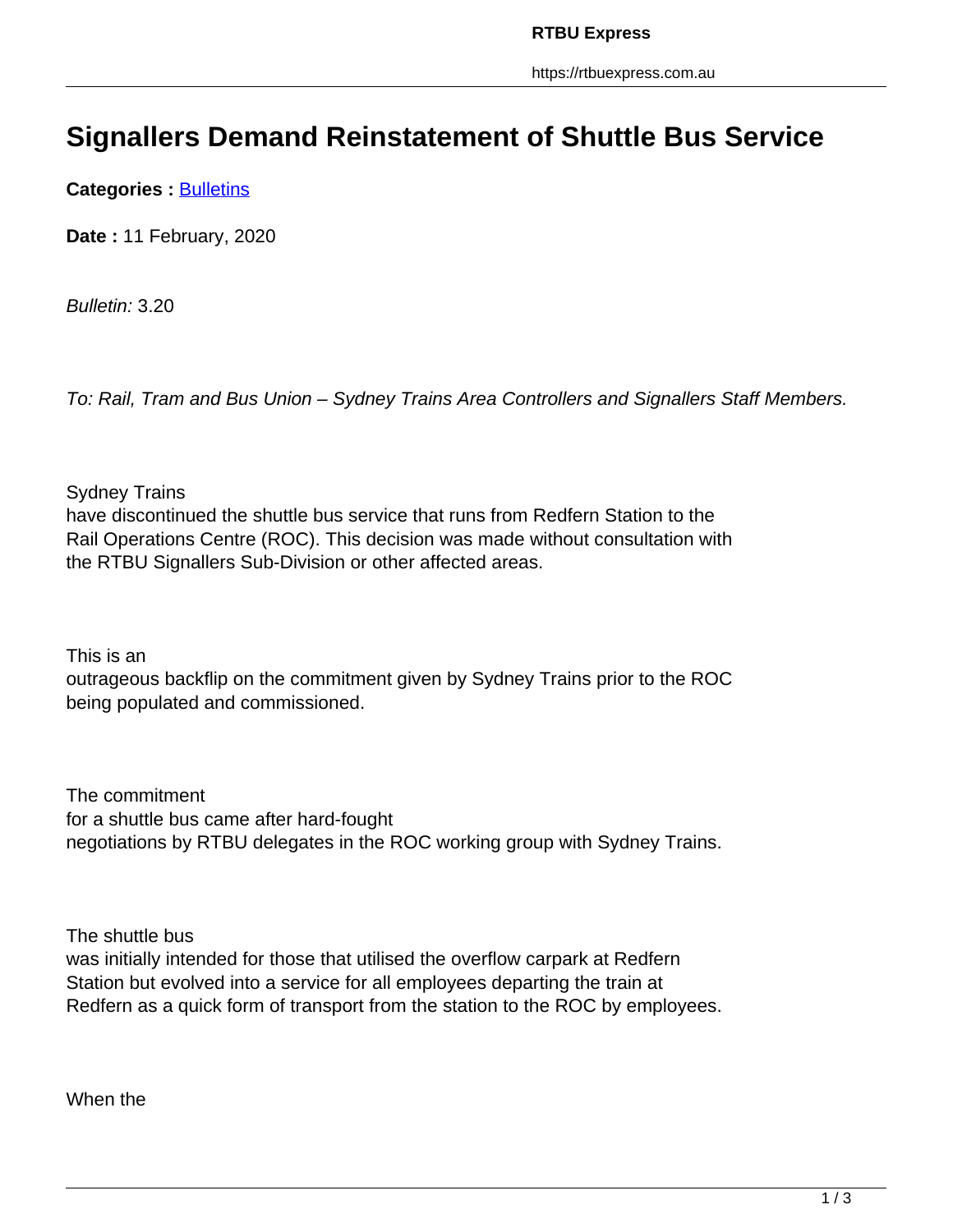Signallers Sub-Division were advised of this decision, they immediately lodged a dispute and launched a survey to ask the membership what they thought.

## A huge thank you

to the membership for completing this survey in such a speedy manner as it ensured that the RTBU had a clear position prior to entering into any meeting with Sydney Trains. There were 100+ responses to the survey of which 96% indicated they wanted to retain the shuttle bus.

## On the 31 January

2020 a disputes meeting was held with Sydney Trains where they agreed that they only consulted with the TSDMs and the NIMS about the unilateral change. However, Sydney Trains disagreed with the RTBU in relation to reinstating the shuttle bus.

The matter

remains in dispute. Sydney Trains have a clear obligation to consult under clause 7 – consultation of the Enterprise Agreement.

The RTBU's next steps are to:

• Petition

all members in order to pressure Sydney Trains to reinstate the shuttle bus. Please click on the link below to take you straight to the petition that we are sending through to Sydney Trains.

https://www.megaphone.org.au/petitions/reinstate-the-shuttle-bus?share=0edb0e31-73e8-4f55-a1e 3-73453d8216a7&source=rawlink&utm\_source=rawlink&share=0223e9be-635d-4a41-8d7e-30ee6 677ec48